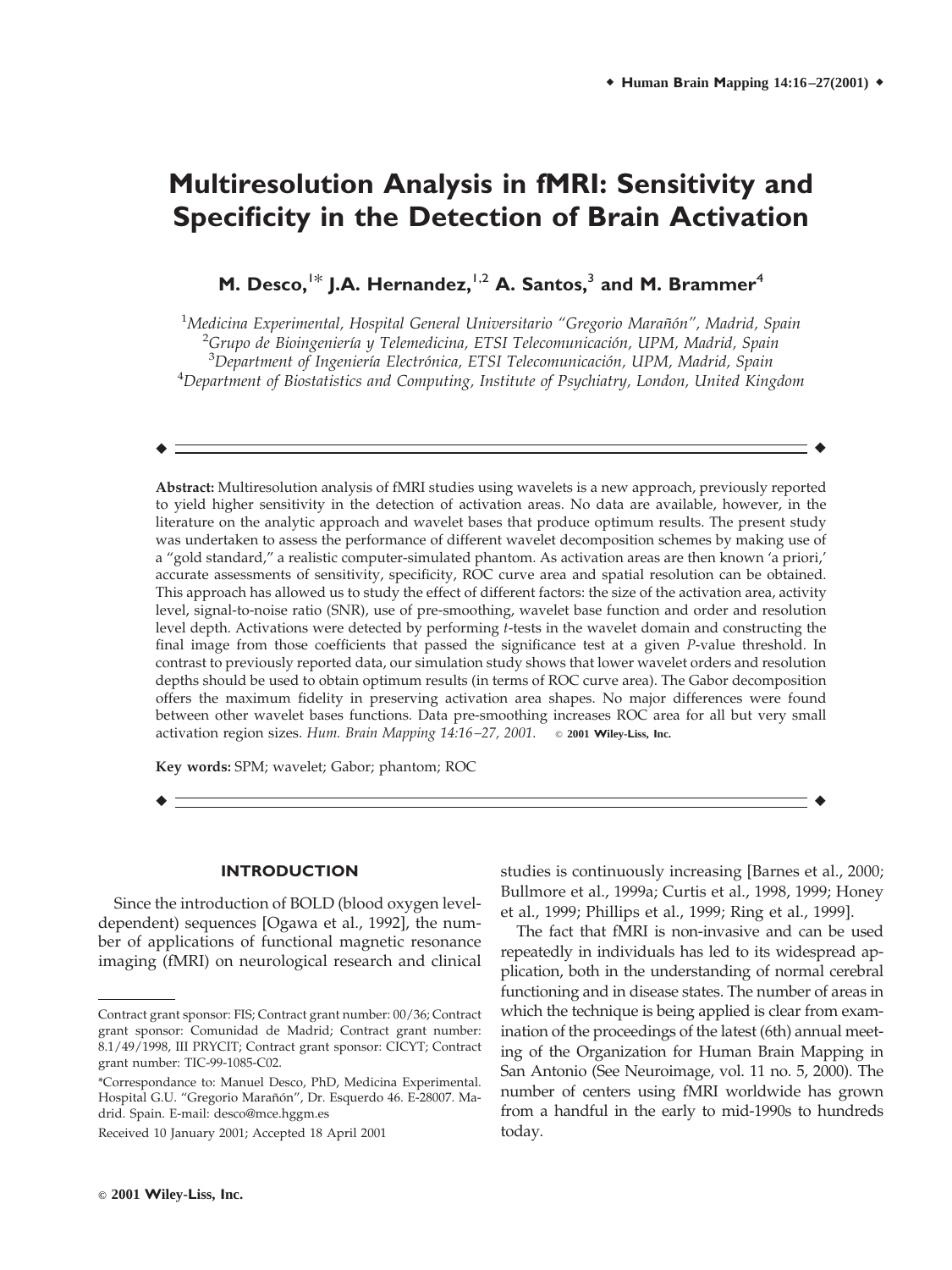fMRI studies, however, are difficult to analyze due to the relatively small difference  $(1-4\%)$  between activation and non-activation areas and to the high noise level intrinsic to the fast sequences involved [Brammer, 1998; Ruttimann et al., 1998; Vlaardingenbroek and den Boer, 1999]. As this noise level depends on voxel size, the signal-to-noise ratio (SNR) can be increased by using larger voxels at the expense of a lower spatial resolution. A typical figure for 1.5 T scanners and  $256 \times 256$  images is a 20% noise level for a voxel size of 1 mm  $\times$  1 mm  $\times$  4 mm [Vlaardingenbroek and den Boer, 1999]. For these reasons, it is usually necessary to perform a long series of repeated experiments (rest and activation interlaced) and to use statistical tests to detect the existence of significant differences (activation areas).

Results are commonly presented as activation maps depicting those voxels that show significant changes between the different brain states, usually rest and activation. Different statistical approaches have been proposed, including Student's *t*-test, Kolmogorov-Smirnov test, correlation analysis and Markov random fields [Aguirre et al., 1998; Kuppusamy et al., 1997; Worsley et al., 1995, 1996a, 1997, 1998, 1999; Worsley and Friston, 1995] and non-parametric approaches [Bullmore et al., 1996]. These statistical tests are normally applied independently to each and every voxel in the study. Many activation mapping methods do not take advantage of neighborhood information (activated regions usually span over several voxels) to increase their statistical power. When this information is used, it is typically in a post-processing step, to enhance the shape of the activation areas detected or to correct the significance levels according to the size of the area [Bullmore et al., 1999b; Holmes, 1994; Mc-Coll et al., 1994; Poline et al., 1997].

Neighborhood information, however, can also be exploited through the use of multiresolution decomposition based on **discrete** wavelet transformation (DWT). This approach has the potential advantage of analyzing the images at different spatial scales, concentrating the information from voxels with a high spatial correlation into a few wavelet coefficients [Antonini et al., 1992; Mallat, 1989]. Statistical tests can then be applied in the wavelet domain, taking benefit from this spatial correlation, in an adaptive way without "a priori" assumptions about the size or shape of the activation.

Other alternatives to the discrete wavelet transform have also been proposed, such as the use of scalespace transforms [Poline and Mazoyer, 1994; Worsley et al., 1996b], but these are computationally more expensive than the DWT.

A key point when applying the wavelet decomposition is the selection of the appropriate bases functions and their order. Different bases functions offer different compromises between scale/frequency and spatial resolution, the maximum joint resolution being limited by Heisenberg's uncertainty principle [Daubechies, 1998]. The order of the wavelet also engenders a compromise between spatial and frequency resolution both resolutions: higher order wavelets offer better frequency resolution (higher sensitivity in our case), but lower spatial resolution (localization accuracy) [Banham et al., 1994; Cohen and Kovacevic, 1996; Daubechies, 1998].

Application of wavelet analysis to functional brain studies has been proposed by several authors, mainly for filtering noise either in fMRI [LaConte et al., 2000; Millet et al., 2000; Ngan et al., 2000; Zaroubi and Goelman, 2000] or in PET/SPECT studies [Turkheimer et al., 1999, 2000].

Two recent studies [Brammer, 1998; Ruttimann et al., 1998] presenting a multiresolution analysis of fMRI using wavelets reported a higher sensitivity in the detection of activated brain regions compared with more established methods of analysis. Brammer used Daubechies wavelets and reported a maximum sensitivity when using 12 coefficients at the fourth resolution level (that contained the experimental condition alternation frequency). Ruttimann made use of Lemarie-Battle wavelets, decomposing up to the fourth resolution level (neither wavelet order nor resolution being explicitly indicated in the paper). Neither of these studies provided comparisons of the results using different wavelet bases families, nor they show clear reasons to choose a particular wavelet order and number of decomposition levels. Ruttimann justifies the selection of the Lemarie wavelet family on the basis of its good theoretical properties (orthogonality, symmetry, reduced spectral overlap) but no additional theoretical justification is provided, either for the particular wavelet order nor for the resolution depth actually chosen.

As indicated, both authors reported good results compared with other established methods of analysis, mainly reflected as increased sensitivity. Nevertheless, it is noteworthy that any improvement in sensitivity of a medical test cannot be reliably assessed without also rating its specificity, using receiver operating characteristic (ROC) curves or similar methodologies [Constable et al., 1995].

A problem that both the above mentioned studies share is the lack of a 'gold standard,' necessary to assess objectively the quality of the results. In patient studies neither the exact size and position of activated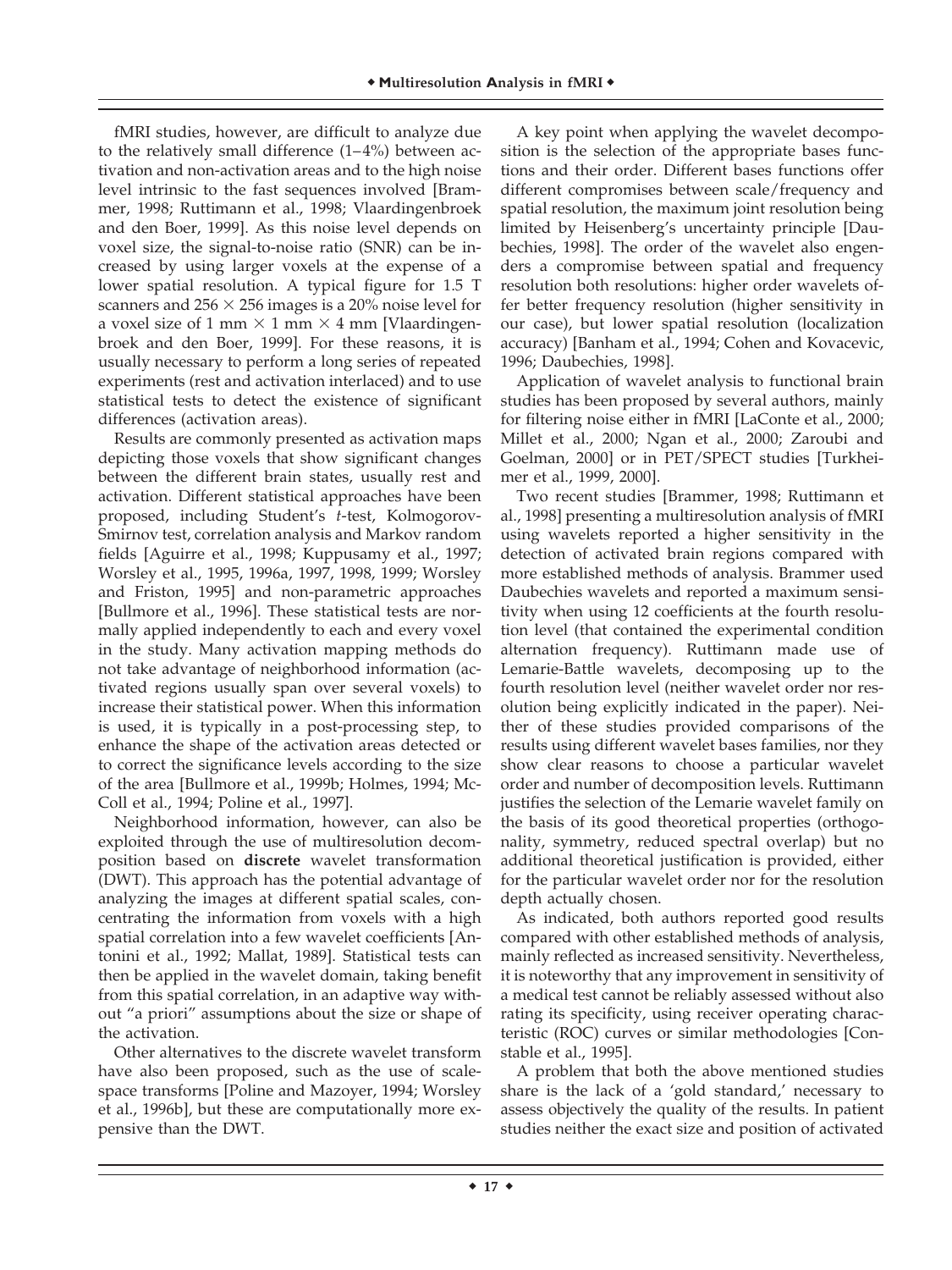

**Figure 1.**

Images used to build the software phantom: (left) activation regions; (right) intracranial mask.

areas nor the activation levels are known. This implies that sensitivity and specificity of the proposed methods cannot be reliably measured without using additional information.

The present study has assessed the performance of the different wavelet decomposition schemes by making use of a gold standard that is a realistic computersimulated phantom with activation areas introduced by the operator. In this way, activation areas are known 'a priori', and accurate assessments of sensitivity, specificity and spatial resolution can be easily obtained.

This approach has allowed us to study the effect of different factors on activation mapping, namely, size of the activation area, activity level, signal-to-noise ratio (SNR), use of pre-smoothing, wavelet bases function and order and resolution level depth. Other limitations found when using the multiresolution method are also discussed.

## **MATERIALS AND METHODS**

#### **Algorithm**

The implementation of the algorithm used in this work follows in general terms the approach proposed by [Ruttimann et al., 1998].

|            | No pre-smoothing |                  |            |          | Pre-smoothing (FWHM $=$ 3 pixels) |                |            |          |
|------------|------------------|------------------|------------|----------|-----------------------------------|----------------|------------|----------|
|            | Order            | Resolution       | $P$ -value | $%$ Area | Order                             | Resolution     | $P$ -value | $%$ Area |
| Noise 5%   |                  |                  |            |          |                                   |                |            |          |
| $t$ -Test  |                  | $\boldsymbol{0}$ | 0.20       | 55%      |                                   | 0              | 0.15       | 85%      |
| Gabor      |                  | $\overline{2}$   | 0.0005     | $87\%$   |                                   |                | 0.25       | 88%      |
| Daubechies | 2                | 3                | 0.05       | 69%      | $\overline{c}$                    | 1              | 0.05       | $86\%$   |
| Lemarie    | $\overline{4}$   | $\,1\,$          | 0.005      | 79%      | $\overline{c}$                    | 1              | 0.05       | 86%      |
| Symlet     | $\overline{2}$   | $\mathbf{1}$     | 0.005      | 79%      | $\overline{2}$                    | $\mathbf{1}$   | 0.05       | 86%      |
| Noise 10%  |                  |                  |            |          |                                   |                |            |          |
| $t$ -Test  |                  | $\boldsymbol{0}$ | 0.20       | 38%      |                                   |                | 0.15       | 72%      |
| Gabor      |                  | $\overline{2}$   | 0.05       | 81%      |                                   | $\overline{2}$ | 0.005      | $80\%$   |
| Daubechies | 2                | 3                | 0.20       | 60%      | 2                                 | $\overline{2}$ | 0.0005     | 75%      |
| Lemarie    | 4                | $\overline{c}$   | 0.005      | 62%      | $\overline{2}$                    | $\overline{2}$ | 0.005      | 74%      |
| Symlet     | $\overline{2}$   | 3                | 0.20       | $60\%$   | $\overline{2}$                    | $\overline{2}$ | 0.0005     | $75\%$   |
| Noise 15%  |                  |                  |            |          |                                   |                |            |          |
| $t$ -Test  |                  | $\boldsymbol{0}$ | 0.20       | 29%      |                                   | 0              | 0.15       | 63%      |
| Gabor      |                  | $\overline{2}$   | 0.10       | 76%      |                                   | $\overline{2}$ | 0.10       | 76%      |
| Daubechies | 4                | 3                | 0.05       | 49%      | $\overline{2}$                    | $\overline{2}$ | 0.005      | 67%      |
| Lemarie    | $\overline{4}$   | $\overline{2}$   | 0.25       | $51\%$   | $\overline{2}$                    | $\sqrt{2}$     | 0.005      | 65%      |
| Symlet     | $\overline{2}$   | 3                | 0.25       | 47%      | $\overline{2}$                    | $\overline{2}$ | 0.005      | 67%      |
| Noise 20%  |                  |                  |            |          |                                   |                |            |          |
| $t$ -Test  |                  |                  | 0.20       | $25\%$   |                                   | 0              | 0.15       | $56\%$   |
| Gabor      |                  | $\overline{c}$   | 0.15       | 72%      |                                   | $\overline{2}$ | 0.15       | 72%      |
| Daubechies | $\overline{2}$   | 3                | 0.25       | 40%      | 2                                 | $\overline{2}$ | 0.005      | 62%      |
| Lemarie    | 4                | 3                | 0.10       | 45%      | 4                                 | $\overline{2}$ | 0.000005   | 61%      |
| Symlet     | 4                | 3                | 0.05       | $44\%$   | $\overline{2}$                    | $\overline{2}$ | 0.005      | 62%      |

**TABLE I.**

Column "% Area" contains the maximum area under ROC curve obtained for the different wavelet families used in the study at noise levels of 5%, 10%, 15% and 20%. Columns order, resolution and *P*-value reflect the settings at which the maximum area was obtained. "*t*-test" rows correspond to the baseline *t*-test. The second half of the table show the same results after applying pre-smoothing (FWHM = 3 pixels). ROC area is calculated up to 95% of specificity.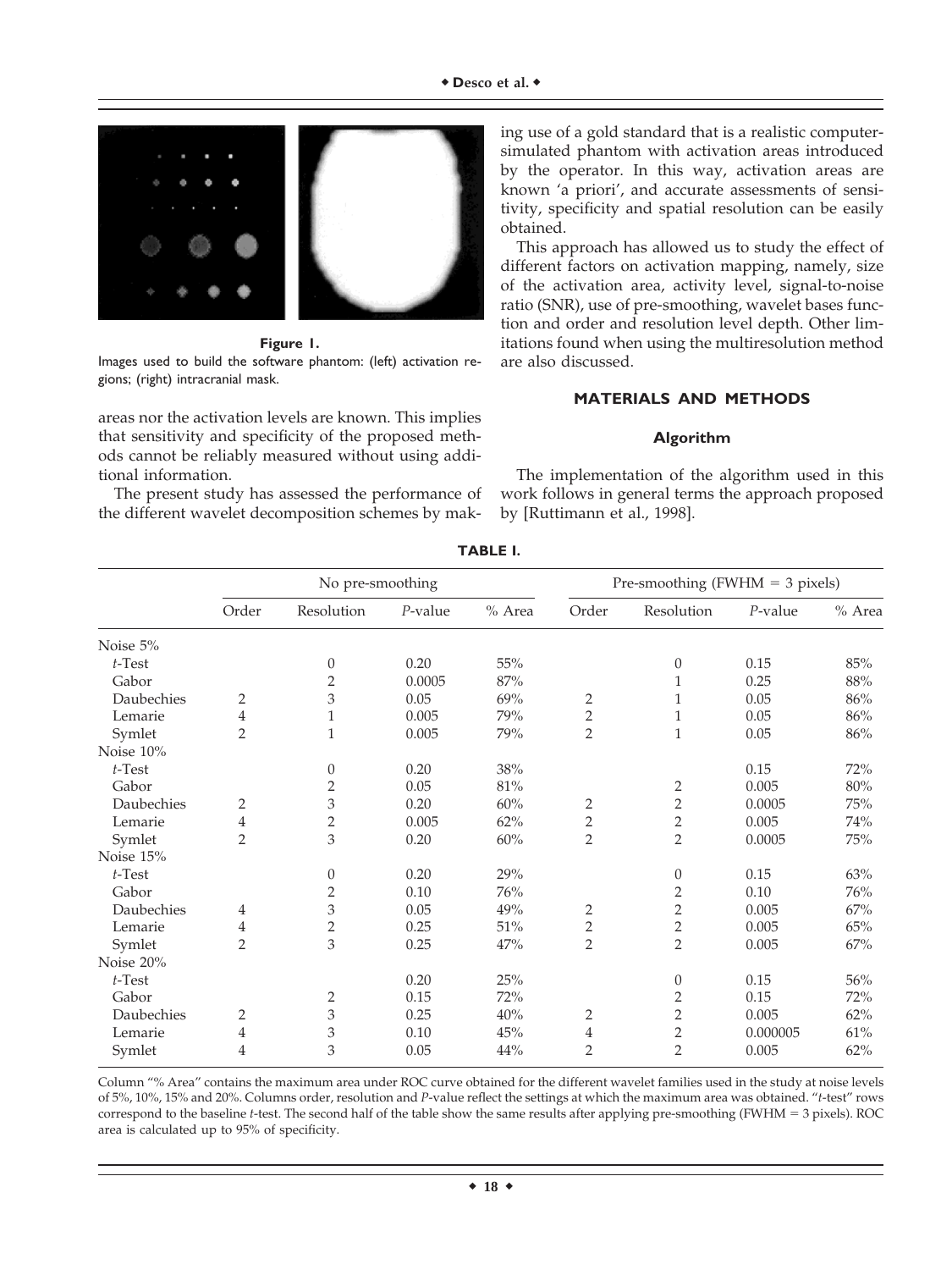

**Figure 2.**

Result of the baseline *t*-test (first column) and wavelet-based multiresolution analysis ( $P < 0.01$ ) using Daubechies with two coefficients (second column), Lemarie with four coefficients (third

column) and Gabor (fourth column), all without pre-smoothing. Each row corresponds to a different noise level: 5% (first row), 10%, 15%, and 20% (last row).

The "level" of multiresolution decomposition corresponds to the number of times the wavelet transform is applied to the original image. The "order" of the wavelet filter is the number of coefficients of the discrete mother wavelet [Mallat, 1989; Ruttimann et al., 1998].

Functional images are analyzed by performing a bidimensional discrete wavelet transform (DWT), decomposing up to the sixth level. At each level, the null-hypothesis is tested on the values of the wavelet coefficients (*t*-test without Bonferroni correction) at different *P*-values (ranging from  $5 \times 10^{-9}$  to 0.99) and the inverse transform is computed using only the significant coefficients that passed the test at the chosen

*P*-value threshold. An alternative implementation, using separated *t*-tests for every individual pixel instead of a single pooled variance, was also evaluated and discarded, because in our case (additive Gaussian noise and no artifacts) it produced the same results. For real patient images, however, this latter approach may be preferable. Bonferroni corrections were not applied because in our setting the test is repeated for a whole range of *P*-values and the use of Bonferroni correction would simply shift the results toward higher *P*-values.

Several wavelet bases functions have been included: Daubechies, Lemarie and Symlets (orders 2, 4, 8, 16, 32, 40, 48 and 64), Spline (orders 2,8;4,4) and Maxflat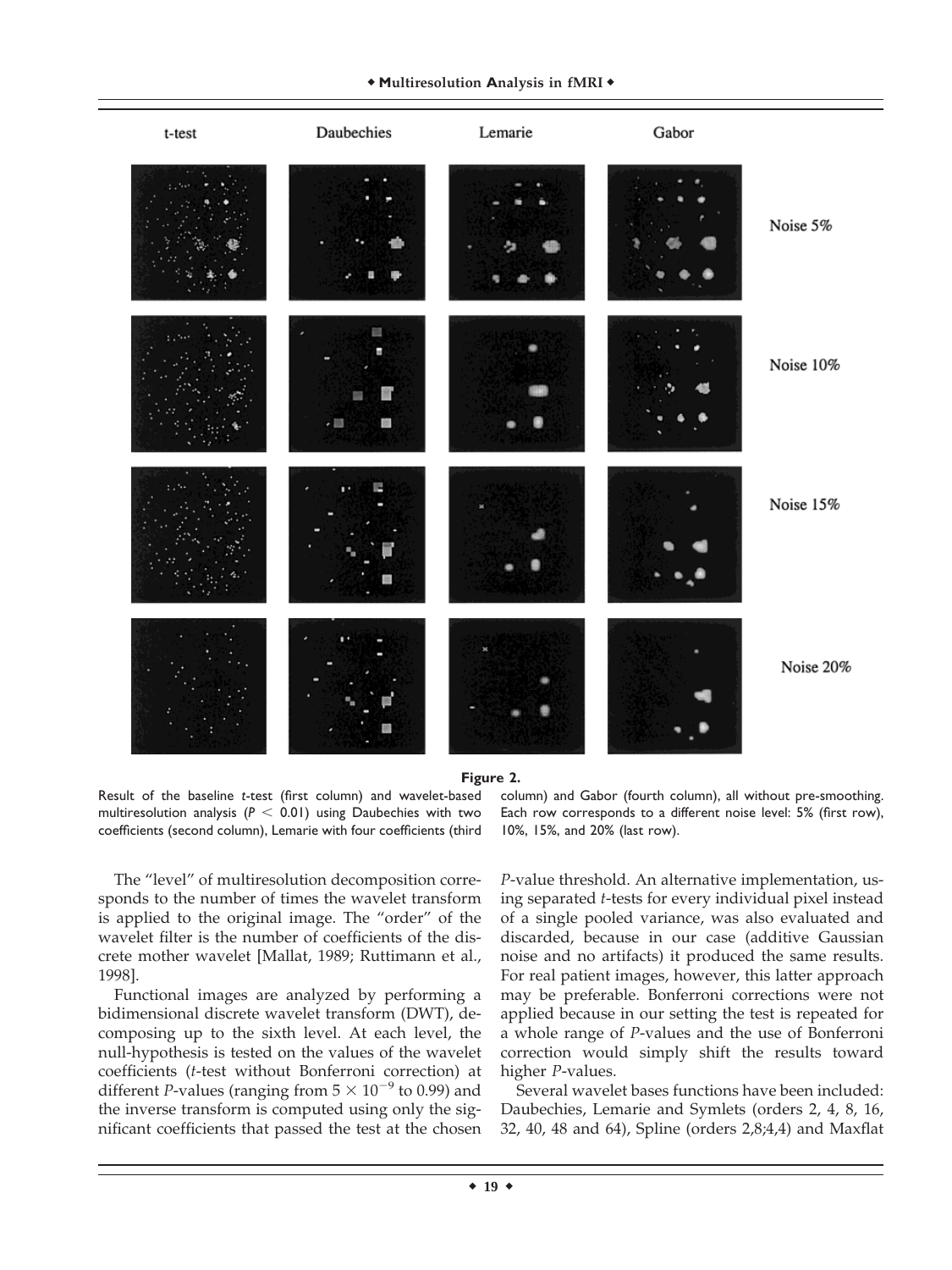

Same data as in Figure 2, applying pre-smoothing (gaussian filter, FWHM  $= 3$  pixels) before performing the tests.

(orders 3,3;5,5). Implementation of the transforms was performed using the "uvi\_wave" toolbox for Matlab (The Mathworks, Inc.) [González and Márquez, 1996; Márquez and González, 1996]. The Gabor transformation [Gabor, 1946; Navarro et al., 1996] was implemented according to the proposed implementation with 11 coefficients described by Nestares et al. [1998]. Presmoothing of the data, when used, was performed using a gaussian filter with an FWHM of 3 pixels.

## **Software Phantoms**

A set of 2D phantom studies was built upon a basal image with a uniform intensity level in a "brain-like" shape. On this image, twenty activation regions with

different sizes and activation levels were created (Fig. 1). These regions comprised clusters of 1, 2, 4, 8, and 12 voxels. The intensity levels in the activation regions were 0.5%, 1%, 2% , 3% and 4% higher than the surrounding area. To produce more realistic images, avoiding sharp edges, all the images (activation and rest) were smoothed by applying a gaussian filter  $(FWHM = 3$  pixels). Different levels of gaussian white noise (5%, 10%, 15%, or 20%) were then added.

Each phantom study consisted of four simulated fMRI scans (128  $\times$  128  $\times$  64), each consisting of eight activation-rest cycles of 6 images per epoch.

All the variables used in constructing the phantoms (activation level, noise, number of images) were chosen trying to resemble commonly accepted values for actual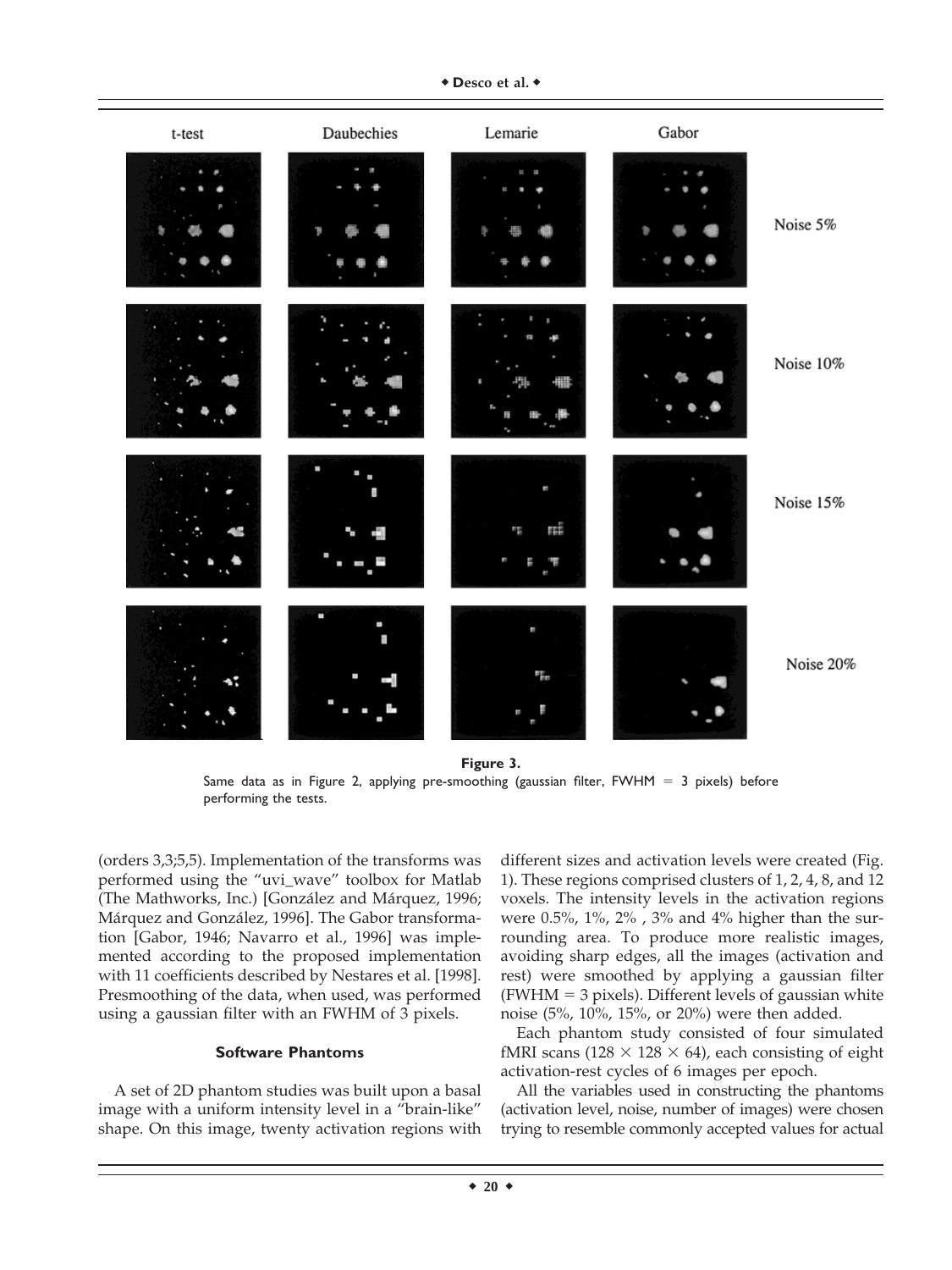

**Figure 4.**

ROC curves showing the best results at 5% (left) and 20% (right) noise levels. Upper row corresponds to images without presmoothing, analyzed up to second resolution for 5% and third

brain activation studies [Brammer, 1998; Ruttimann et al., 1998; Vlaardingenbroek and den Boer, 1999].

#### **Evaluation**

According to [Ruttimann et al., 1998], we used as baseline for the comparisons the result of conventional *t*-tests, presented as Z-scores. For each activation image, sensitivity (defined as the percentage of phantom activation voxels that were properly detected as activated) and specificity (defined as the percentage of voxels correctly detected as non activated) were determined. Comparisons between different methods were assessed by using receiver operating characteristic (ROC) curves.

ROC curves were generated by performing the statistical tests at different significance levels, ranging from  $P = 5.10^{-9}$  to  $P = 0.99$ . The relative quality of the results using different methods was assessed by the area of the ROC curve from 0 to 95% specificity.

To test the effect of image pre-smoothing all the experiments were repeated after applying a gaussian filter of  $FWHM = 3$  pixels, chosen according to usual

resolution for 20% noise levels. Lower row corresponds to images with pre-smoothing, first resolution used at 5% and second resolution at 20% noise levels.

recommendations [Friston et al., 1995; Worsley and Friston, 1995].

## **RESULTS**

Overall performance is rated as the area under the ROC curve up to a 95% of specificity. Table I summarizes the best results obtained for each wavelet family, with or without pre-smoothing.

In Figure 2 the baseline results are compared with three examples of the wavelet-based method using different bases, Daubechies (2 coefficients), Lemarie (4 coefficients) and Gabor. The first two were selected because they apparently produced good results in previous studies [Brammer, 1998; Ruttimann et al., 1998]. The Gabor transform was included because it yielded the best results in our investigation. It is noticeable that all multiresolution results are better than those produced using the baseline *t*-test, especially at higher noise figures. The shape of activated areas detected by Gabor analysis was the closest to their true extent in the phantom.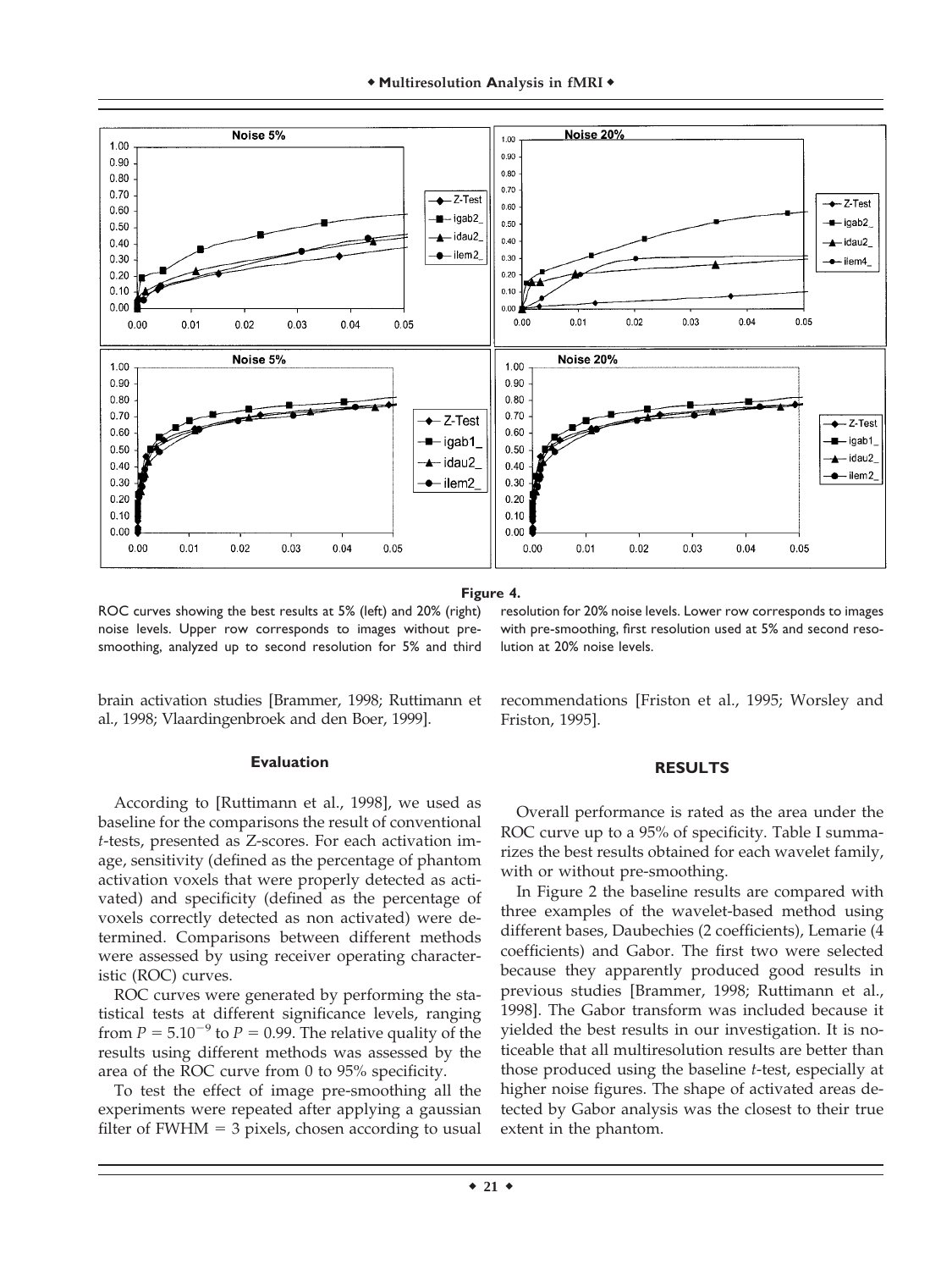

Figure 3 shows a similar comparison to that shown in Figure 2, but now obtained after applying presmoothing to the original images. In this case little improvement was observed on the un-presmoothed multiresolution results for noise levels of 5% and 10%, though for 15% and 20% better results were obtained. The better performance of the Gabor transform compared with the other approaches in preserving original shapes is evident. Figure 4 shows the ROC curves of the best results at the two extreme noise levels used (5% and 20%), with and without pre-smoothing.

Figure 5 illustrates the effect of the wavelet order on sensitivity and specificity. As an example, results using the Daubechies wavelet family are shown (32, 16, 8, 4 and 2 coefficients), using resolution 1 and 10% noise level with pre-smoothing. Similar results are obtained for other families and combinations of parameters. The ROC curves demonstrate that better results are obtained with lower wavelet orders, the ROC curve for 2 coefficients having the largest area in the 0–95% specificity range.



#### **Figure 5.**

Sensitivity, specificity, and ROC curves for different orders (32, 16, 8, 4, and 2 coefficients) of the Daubechies wavelet family. Data correspond to resolution 1, 10% noise level, pre-smoothing applied.

The resolution level also affects sensitivity and specificity. In Figure 6, ROC area is plotted against resolution level for the two extreme noise figures tested in this study (5% and 20%) in four different cases: baseline *t*-test, Daubechies (2 coefficients), Lemarie (4 coefficients) and Gabor. Figure 7 shows the results obtained after pre-smoothing with a gaussian filter of  $FWHM = 3$  pixels.

The combined effect of resolution level and wavelet order can be seen in Figure 8, which shows the images obtained at resolutions 1 to 6 for high-order (32 coefficients) Daubechies and Lemarie wavelets. It is noticeable how the increase in sensitivity is associated with a substantial loss of specificity. The images corresponding to resolution 4 represent the setting proposed by Brammer [1998] and Ruttimann et al. [1998].

To assess the performance of the method on activation areas of different sizes, the analysis was repeated separately for the these activation regions. Table II summarizes the results obtained with multiresolution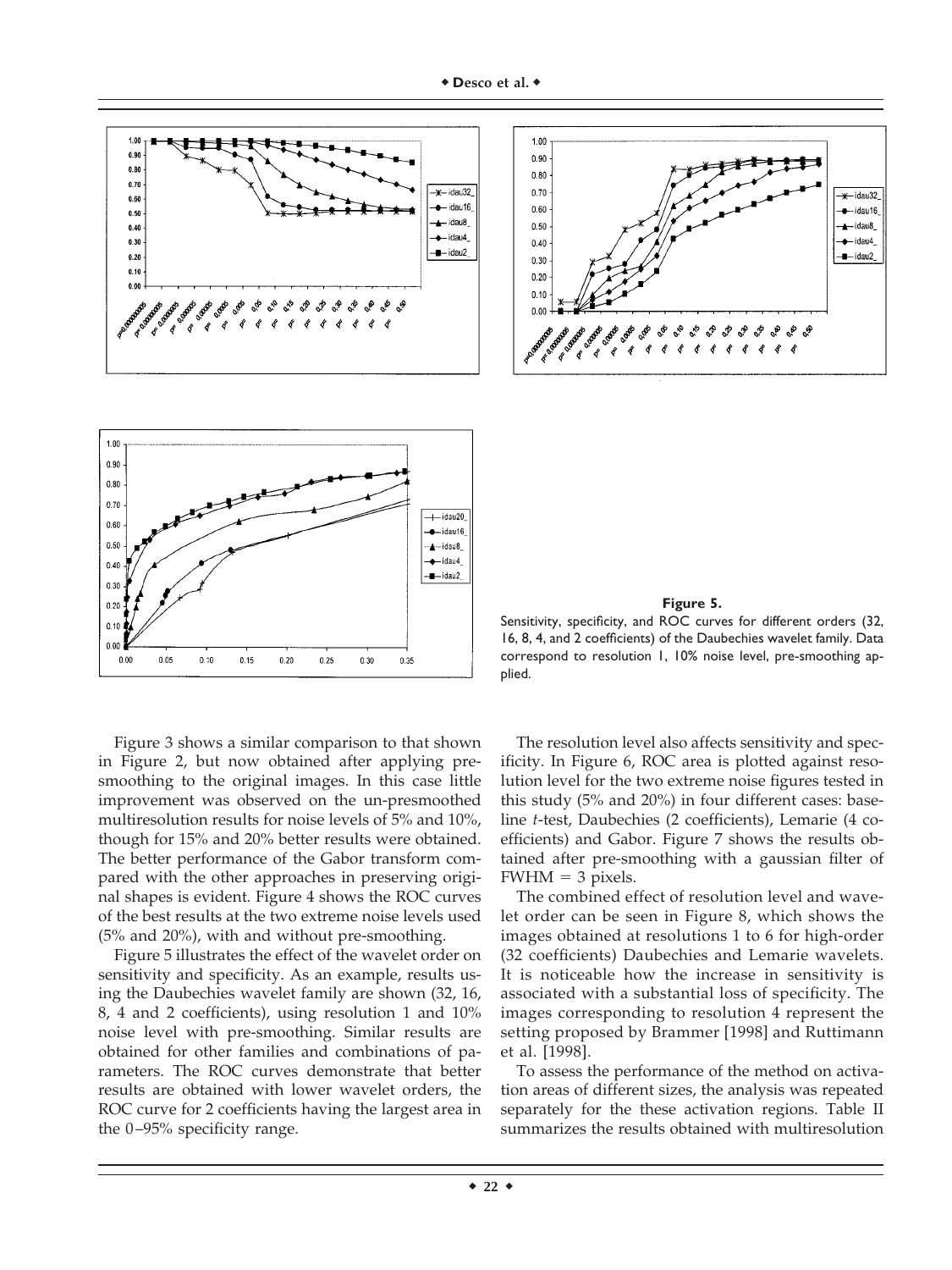



ROC area vs. resolution level for two different noise figures (upper: 5%, lower: 20%). Curves correspond to baseline z-score, Daubechies, Lemaire, and Gabor. No pre-smoothing applied.

methods for area sizes 1 to 12 voxels and noise figures 5% and 20%.

 $0.25$ 

 $0.20$ 

 $0.15$ 

 $0.10$ 0.05  $0.00$ 

Res 1

Res<sub>2</sub>

Res 3

Res 4

#### **DISCUSSION**

On our phantom data, the baseline approach using conventional *t*-test was able to detect the 4% activation area essentially completely, but only part of the 3% activation area at a 5% noise level. Multiresolution methods clearly outperformed the standard approach, improving sensitivity and being able to locate even the 1% activation area, with different degrees of spatial resolution. The best results were obtained with the multiresolution Gabor decomposition, which provided the best sensitivity/specificity combination and a good spatial localization and region shape preservation.

Sensitivity decreases at higher noise levels both with conventional techniques and multiresolution

methods. The advantage of the multiresolution approach is more noticeable, however, with low activation levels on noisy images, a result of some relevance for real activation mapping experiments. This is probably due to the fact that information from areas of noisy voxels with a high spatial correlation is concentrated into fewer wavelet coefficients that pass the statistical tests more easily.

Res<sub>5</sub>

Res 6

- dau2

- lem4

<del>¥</del>— gab1

The increase in sensitivity that we have obtained is in accordance with previous findings [Brammer, 1998; Ruttimann et al., 1998]. These previous studies, however, did not provide a quantitative assessment of their achievements, because they did not employ any "gold standard" for comparison. Furthermore, they selected 'a priori' a single wavelet family and order, thus not offering comparative data. Our results show that size and shape of the activation areas are closer to the expected ones when using Gabor transformation than when using the previously proposed Daubechies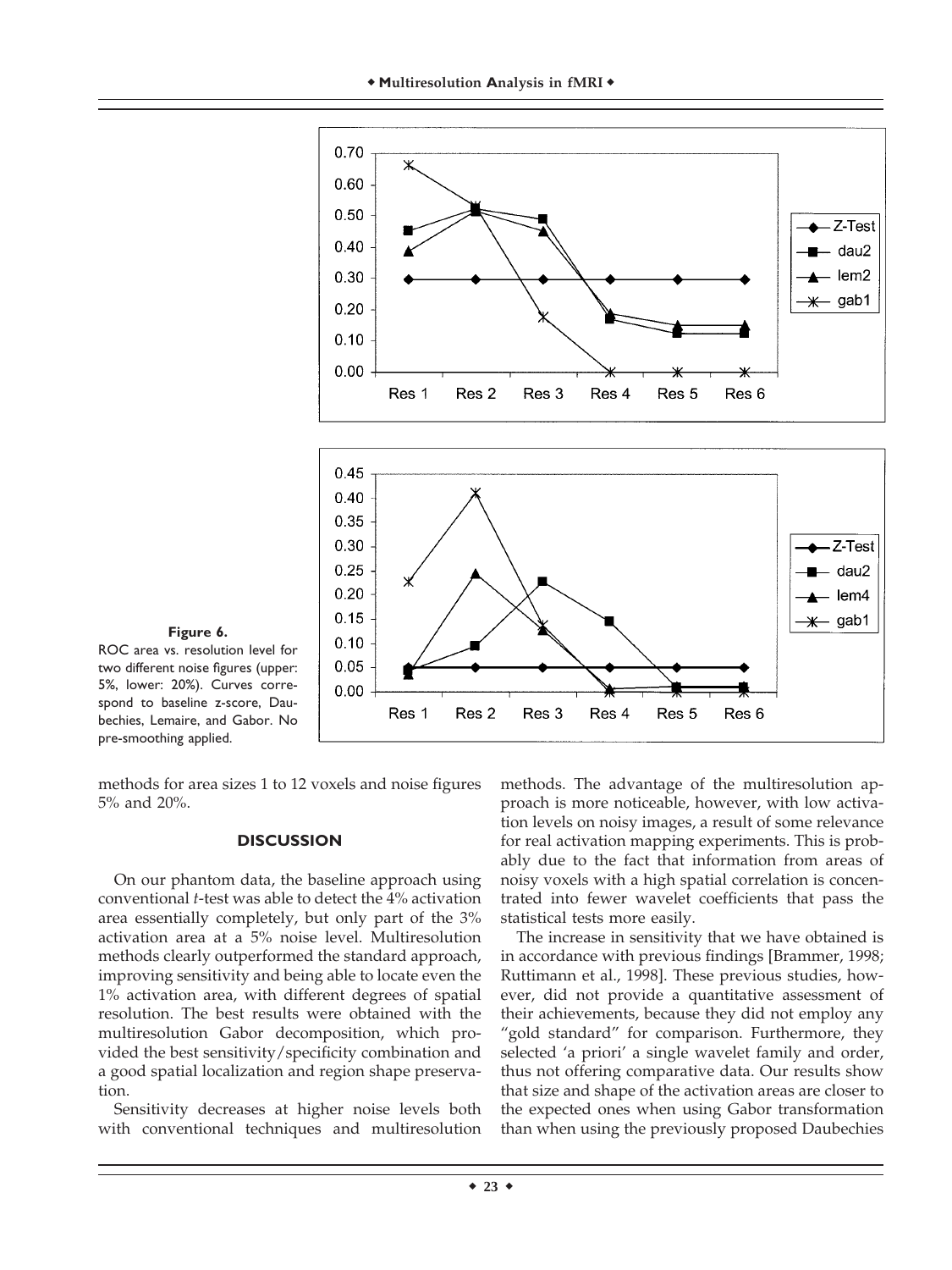



ROC area vs. resolution level for two different noise figures (upper: 5%, lower: 20%), after applying pre-smoothing (gaussian filter FWHM  $= 3$  pixels). Curves correspond to baseline z-score, Daubechies, Lemarie, and Gabor.



Images obtained using Daubechies (upper row) and Lemarie (lower row) wavelet decomposition with 32 coefficients, from resolutions 1 to 6 (5% noise level,  $P = 0.05$ ).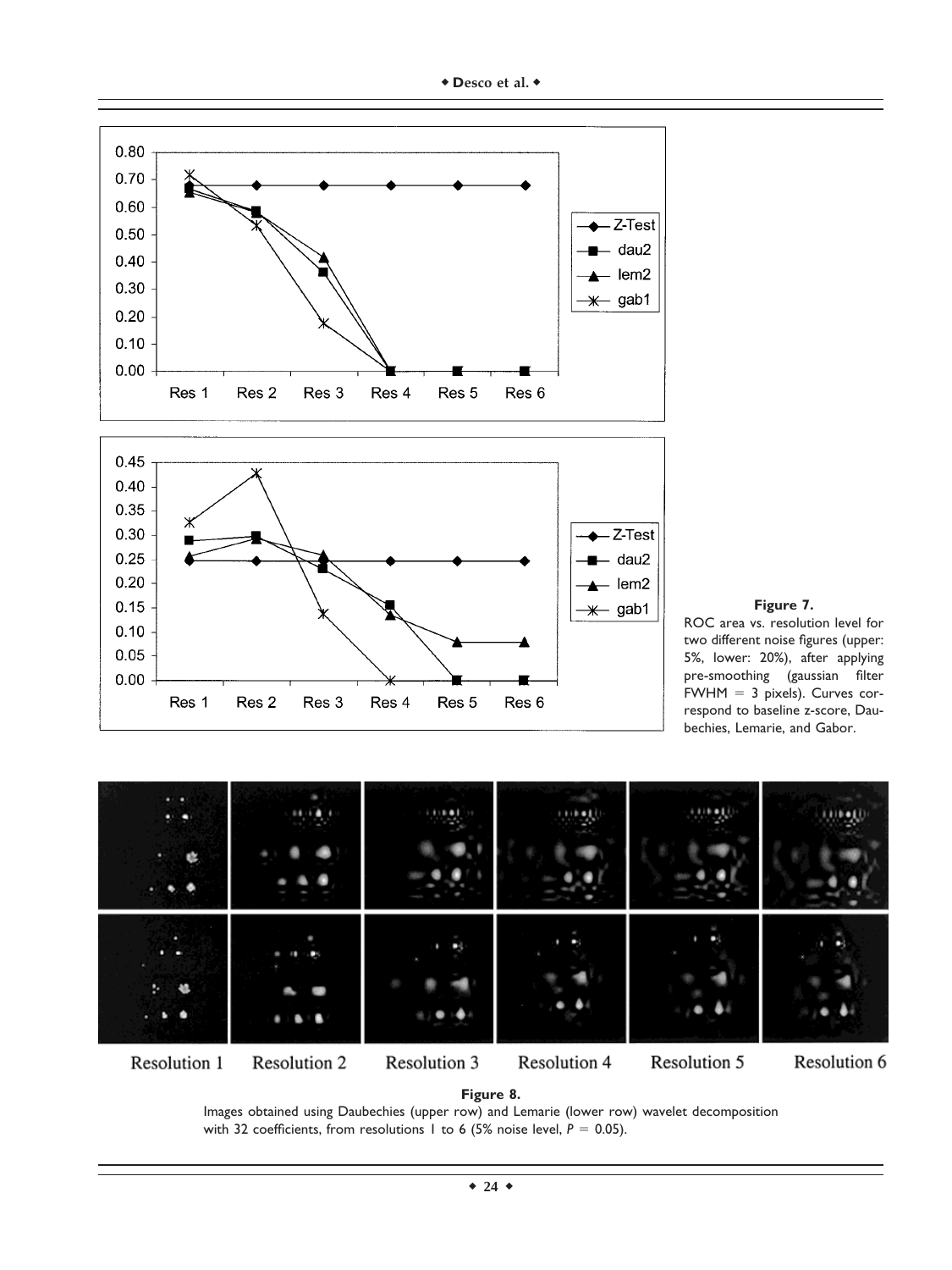| <b>TABLE II.</b> |              |                |                |                |              |                |                |                |  |  |  |  |
|------------------|--------------|----------------|----------------|----------------|--------------|----------------|----------------|----------------|--|--|--|--|
|                  |              |                | 5% of Noise    |                | 20% of Noise |                |                |                |  |  |  |  |
|                  | Method       | Order          | Resolution     | Pre-smooth     | Method       | Order          | Resolution     | Pre-smooth     |  |  |  |  |
| 12 pixels        |              |                |                |                |              |                |                |                |  |  |  |  |
| $2\%$            | Gabor        |                | $\mathbf{1}$   | Yes            | Gabor        |                | 2              | Yes            |  |  |  |  |
| $1\%$            | Gabor        |                | $\mathbf{1}$   | Yes            | Gabor        |                | $\overline{c}$ | Yes            |  |  |  |  |
| 0.5%             | Gabor        |                | $\overline{2}$ | N <sub>o</sub> | Gabor        |                | $\overline{2}$ | No             |  |  |  |  |
| 8 pixels         |              |                |                |                |              |                |                |                |  |  |  |  |
| 3%               | Gabor        |                | $\mathbf{1}$   | Yes            | Gabor        |                | $\mathbf{1}$   | Yes            |  |  |  |  |
| 2%               | Gabor        |                | $\mathbf{1}$   | Yes            | Gabor        |                | $\overline{c}$ | Yes            |  |  |  |  |
| $1\%$            | Gabor        |                | 1              | Yes            | Gabor        |                | $\overline{c}$ | Yes            |  |  |  |  |
| 0.5%             | Gabor        |                | $\overline{2}$ | Yes            | Lemarie      | $\overline{2}$ | $\overline{4}$ | Yes            |  |  |  |  |
| 4 pixels         |              |                |                |                |              |                |                |                |  |  |  |  |
| 3%               | Gabor        |                | $\mathbf{1}$   | Yes            | Symlets      | 4              | $\mathbf{1}$   | Yes            |  |  |  |  |
| 2%               | Daubechies   | 2              | $\mathbf{1}$   | No             | Daubechies   | 4              | $\mathbf 1$    | Yes            |  |  |  |  |
| $1\%$            | Gabor        |                | $\mathbf{1}$   | No             | Lemarie      | $\overline{2}$ | $\overline{c}$ | Yes            |  |  |  |  |
| 0.5%             | Spline       | 2,8            | $\mathbf{1}$   | N <sub>o</sub> | Spline       | 2,8            | $\mathbf 1$    | No             |  |  |  |  |
| 2 pixels         |              |                |                |                |              |                |                |                |  |  |  |  |
| 3%               | Gabor        |                | $\mathbf{1}$   | No             | Lemarie      | $\overline{2}$ | $\mathbf{1}$   | N <sub>o</sub> |  |  |  |  |
| 2%               | Lemarie      | 2              | $\mathbf{1}$   | No             | Daubechies   | $\overline{2}$ | $\mathbf{1}$   | Yes            |  |  |  |  |
| $1\%$            | Daybechies   | $\overline{c}$ | 1              | No             | Daubechies   | $\overline{c}$ | $\mathbf{1}$   | No             |  |  |  |  |
| 0.5%             | Symlet       | $\overline{4}$ | $\mathbf{1}$   | N <sub>o</sub> | Symlets      | $\overline{4}$ | $\mathbf{1}$   | N <sub>o</sub> |  |  |  |  |
| 1 pixel          |              |                |                |                |              |                |                |                |  |  |  |  |
| $4\%$            | Gabor        |                | $\mathbf{1}$   | N <sub>o</sub> | Spline       | 2,8            | 1              | $\rm No$       |  |  |  |  |
| $3\%$            | Gabor        |                | $\mathbf{1}$   | No             | Gabor        |                | 1,2            | N <sub>o</sub> |  |  |  |  |
| 2%               | No detection |                |                |                | No detection |                |                |                |  |  |  |  |
| $1\%$            | No detection |                |                |                | No detection |                |                |                |  |  |  |  |
| 0.5%             | No detection |                |                |                | No detection |                |                |                |  |  |  |  |

Best method for detecting activity depending on the size of the activation region and activity level. Data for the two extreme noise figures tested (5% and 20%) are provided. Order, resolution and whether pre-smoothing was applied are also indicated.

or Lemarie wavelets. Regarding the preservation of shape, it must be noted that the Gabor basis is the one that better fits the circular activation areas of our phantom; thus, these results should be cautiously extrapolated to non-circular areas.

When evaluating the performance of an analysis method, specificity is a parameter as important as sensitivity because sensitivity can always be increased at the expense of lowering specificity. The correct shape of the detected activation areas is also clearly dependent on obtaining adequate specificity. Unless a gold standard is available, specificity cannot be determined. The spatial distribution of false positive voxels is different using conventional or multiresolution methods. In the first case, false positive pixels are randomly distributed all over the image. In contrast, wavelet-based analysis tends to concentrate false pixels in the borders of real activation areas, increasing their apparent size ('border effect'). In this way, similar values of specificity may have a different interpretation: in the case of traditional analysis the lack of specificity appears randomly, giving a 'noisy' aspect to the results, whereas in the wavelet-based approach most of the error contributes to increase the apparent size of activation areas. In all the cases, increasing in the resolution level or the wavelet order led to worse spatial resolution and more 'border effect.'

Another interesting issue relates to the use of pre-smoothing. It is usually recommended to presmooth images with a gaussian filter of FWHM ranging between 8 mm and 12 mm [Friston et al., 1995; Worsley and Friston, 1995]. The need for this pre-filtering step is debatable when applying multiscale approaches: Ruttimann states that the wavelet decomposition itself should provide an adequate degree of low-pass filtering; Brammer, on the other hand, applied smoothing before proceeding with the wavelet analysis.

From our data on the whole image (including different sizes of activation regions) it seems that presmoothing always improves the overall performance,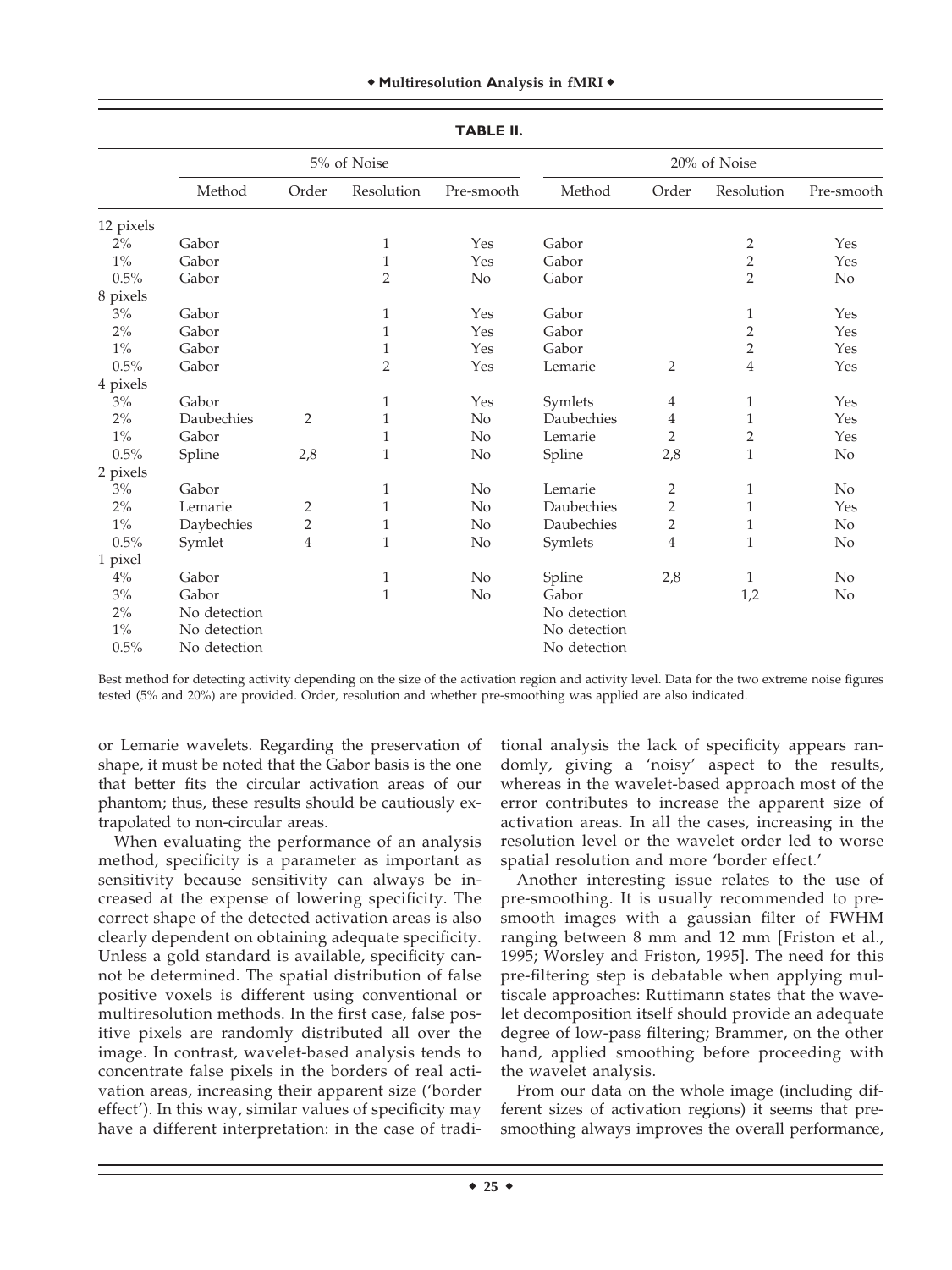either with conventional or multiresolution methods. When the analysis is performed separately for each activation area, however, better performance was obtained for the 1 and 2 voxel "activations" when no pre-smoothing was applied. This seems reasonable, because smoothing flattens sharp activity peaks, making their detection more difficult. As can be seen in Table II, Gabor decomposition outperforms any other wavelet decomposition scheme in most cases, and lower order and resolution levels are always preferable.

The results of this study cannot be directly compared with those obtained with traditional analysis when applying 'a posteriori' corrections according to the area size [Friston et al., 1995; Worsley and Friston, 1995]. This comparison was not the aim of this work, and we have not studied to what extent postprocessing techniques applied after the multiresolution analysis might improve the results, in terms of ROC curve area.

A limitation of the sensitivity/specificity and ROC data obtained from the whole image is that performance is measured mixing data that come from regions with different area sizes. For this reason, additional analysis for each region size were also performed.

## **CONCLUSION**

Multiresolution analysis of fMRI studies outperforms more standard techniques, increasing the probability of detecting activation areas (sensitivity) while keeping specificity within reasonable limits. In contrast to previously reported data, our simulation study shows that lower wavelet orders and resolution depths should be used to obtain optimum results (in terms of ROC curve area). The Gabor transformation offers the maximum fidelity in preserving activation area shapes and no major differences were found between other wavelet bases functions. Data presmoothing increases ROC area except for very small activation region sizes.

### **ACKNOWLEDGMENTS**

The authors thank the collaboration of the Instituto de Optica 'Daza Valdés' (CSIC) and the Signal Theory Group of the University of Vigo, whose implementations of the different wavelet transforms were used in this work. This work has been partially supported by grants from FIS (00/36), Comunidad de Madrid (8.1/ 49/1998 and III PRYCIT) and CICYT TIC-99-1085-C02.

### **REFERENCES**

- Aguirre GK, Zarahn E, D'Esposito M (1998): A critique of the use of the Kolmogorov-Smirnov (KS) statistic for the analysis of BOLD fMRI data. Magn Reson Med 39:500–505.
- Antonini M, Barlaud M, Mathieu P, Daubechies I (1992): Image coding using wavelet transform. IEEE Trans Imag Proc 1:205– 220.
- Banham RM, Mark R, Galatsanos NP, González HL, Katsaggelos AK (1994): Multichannel restoration of single channel images using a wavelet-based subband decomposition. IEEE Trans Imag Proc 6:821–833.
- Barnes J, Howard RJ, Senior C, Brammer M, Bullmore ET, Simmons A, Woodruff P, David AS (2000): Cortical activity during rotational and linear transformations. Neuropsychologia 38:1148– 1156.
- Brammer MJ (1998): Multidimensional wavelet analysis of functional magnetic resonance images. Hum Brain Mapp 6:378–382.
- Bullmore E, Brammer M, Williams SC, Curtis V, McGuire P, Morris R, Murray R, Sharma T (1999a): Functional MR imaging of confounded hypofrontality. Hum Brain Mapp 8:86–91.
- Bullmore E, Brammer M, Williams SC, Rabe Hesketh S, Janot N, David A, Mellers J, Howard R, Sham P (1996): Statistical methods of estimation and inference for functional MR image analysis. Magn Reson Med 35:261–277.
- Bullmore ET, Suckling J, Overmeyer S, Rabe Hesketh S, Taylor E, Brammer MJ (1999b): Global, voxel, and cluster tests, by theory and permutation, for a difference between two groups of structural MR images of the brain. IEEE Trans Med Imaging 18:32–42.
- Cohen A, Kovacevic J (1996): Wavelets: the mathematical background. Proc IEEE 84:514–522.
- Constable RT, Skudlarski P, Gore JC (1995): An ROC approach for evaluating functional brain MR imaging and postprocessing protocols. Magn Reson Med 34:57–64.
- Curtis VA, Bullmore ET, Brammer MJ, Wright IC, Williams SC, Morris RG, Sharma TS, Murray RM, McGuire PK (1998): Attenuated frontal activation during a verbal fluency task in patients with schizophrenia. Am J Psychiatry 155:1056–1063.
- Curtis VA, Bullmore ET, Morris RG, Brammer MJ, Williams SC, Simmons A, Sharma T, Murray RM, McGuire PK (1999): Attenuated frontal activation in schizophrenia may be task dependent. Schizophr Res 37:35–44.
- Daubechies I (1998): Orthonormal bases of compactly supported wavelets. Comm Pure App Math 41:909–996.
- Friston KJ, Holmes AP, Worsley KJ, Poline JP, Frith CD, Frackowiak RSJ (1995): Statistical parametric maps in functional imaging: a general linear approach. Hum Brain Mapp 2:189–210.
- Gabor D (1946): Theory of communication. Instr Electr Engin 93: 429–457.
- González N, Márquez OW (1996): Uvi\_wave, the ultimate toolbox for wavelet transforms and filter banks. In: Workshop on intelligent methods in signal processing and communication. Docampo D, Figueiras A, Peréz F, Editors. Bayona, Spain. p 224-227.
- Holmes AP (1994): Statistical issues in functional brain mapping. PhD Thesis. Department of Statistics. University of Glasgow, Glasgow.
- Honey GD, Bullmore ET, Soni W, Varatheesan M, Williams SC, Sharma T (1999): Differences in frontal cortical activation by a working memory task after substitution of risperidone for typical antipsychotic drugs in patients with schizophrenia. Proc Natl Acad Sci USA 96:13432–13437.